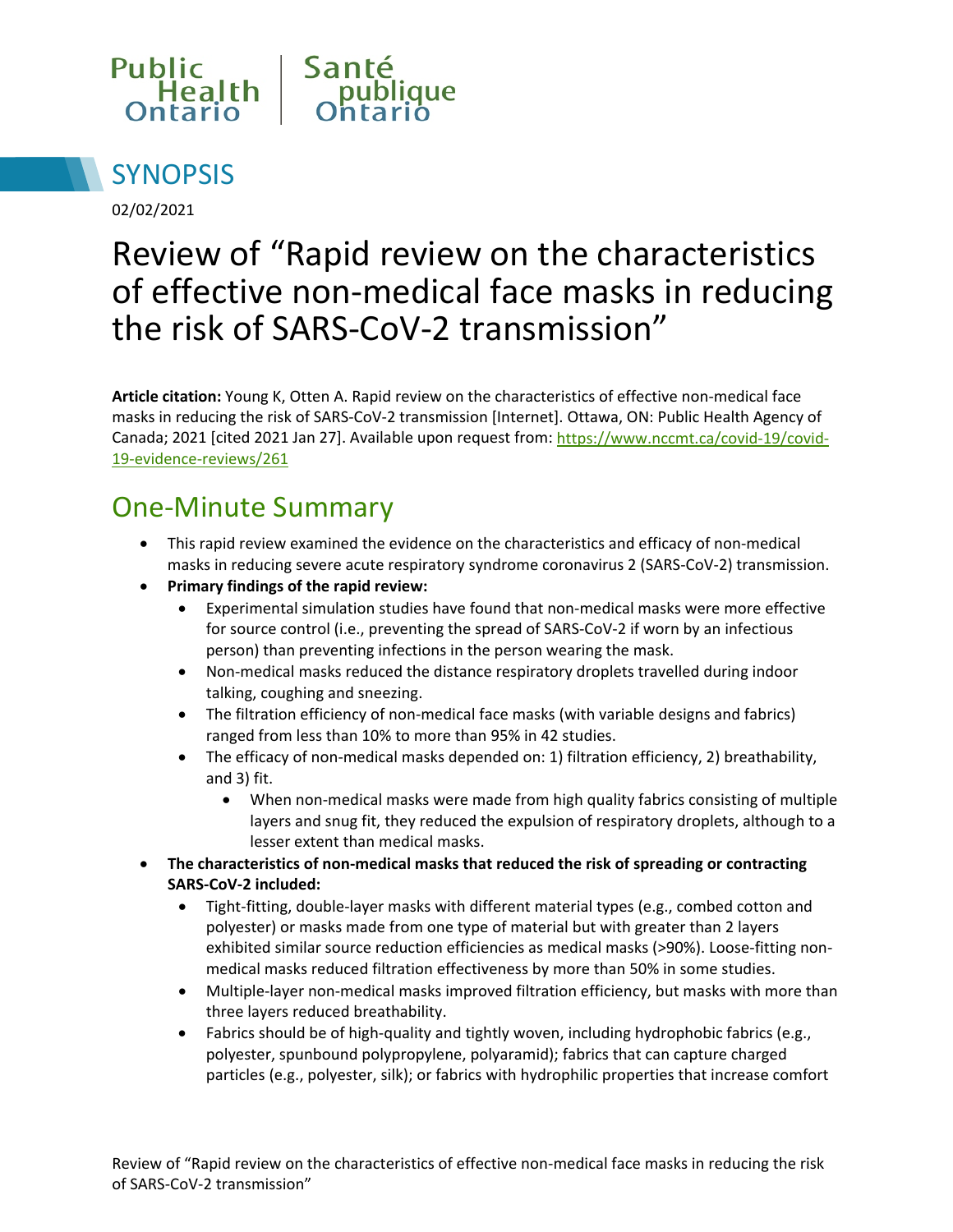and longevity (e.g., cotton). The filtration efficiencies of most household fabrics were higher for larger, low-velocity respiratory droplets.

- A triple-layered mask made of a hydrophobic exterior, blended non-woven fabric middle, and hydrophilic interior was the ideal combination for source reduction and potential infection prevention.
- The authors stated that "The existing research on how effective non-medical masks are is of low quality and results will likely change with additional research".

#### Additional Information

- The authors included 54 primary research articles in their rapid review. Twenty-two studies investigated non-medical masks as source control and 37 studies investigated how non-medical masks can prevent infection. Studies used human volunteers (n=15), manikins (n=15), filterholders (n=34) and animal models (n=1). Of note, filter holder studies use fabric samples mounted in place by a filter holder and do not take fit of a human face into account.
- Non-medical masks, whether homemade or manufactured, are not considered personal protective equipment since they do not undergo standardized testing. Non-medical masks are not recommended for use by healthcare professionals and those with an increased risk of infection where physical distancing cannot be maintained.
- **Fabrics and designs to avoid in non-medical face masks:**
	- Avoid using vacuum cleaner bags as fabric, as they may contain harmful ingredients and fibers.
	- Avoid loosely-folded face masks, bandana-style face masks, and single-layered neck gaiters, as they do not effectively block respiratory droplets.
	- Avoid respirators with an exhalation valve, as these masks are not effective for source control.
- **Limitations:**
	- The majority of included studies were experimental and used non-human models. None of the studies identified how effective specific types of non-medical masks are in real-world settings.
	- The types and composition of non-medical masks used in the included studies, along with variability in fit and methodologies, made comparisons among studies difficult.
	- Studies that examined filtration efficiency used a variety of methods that targeted a wide variety of droplet sizes  $\left($ <1 to >5  $\mu$ m in diameter) using artificial materials. This variability made it difficult to compare filtration efficiencies between studies.

#### PHO Reviewer's Comments

- The evidence comparing non-medical masks to medical grade masks is limited to experimental studies evaluating filtering efficiency and is not based on clinical or real-world settings. The clinical data on public mask-wearing has been reviewed separately. $1$
- The body of evidence supports mask-wearing in public as effective for source control with possible synergistic effects for infection prevention if both the source and contact are appropriately wearing well-fitted non-medical masks.
- Experimental data supports higher quality masks, such as 3-layer non-medical masks or medical grade masks, as providing superior filtering efficiency. By inference, this may reduce the potential for transmission.